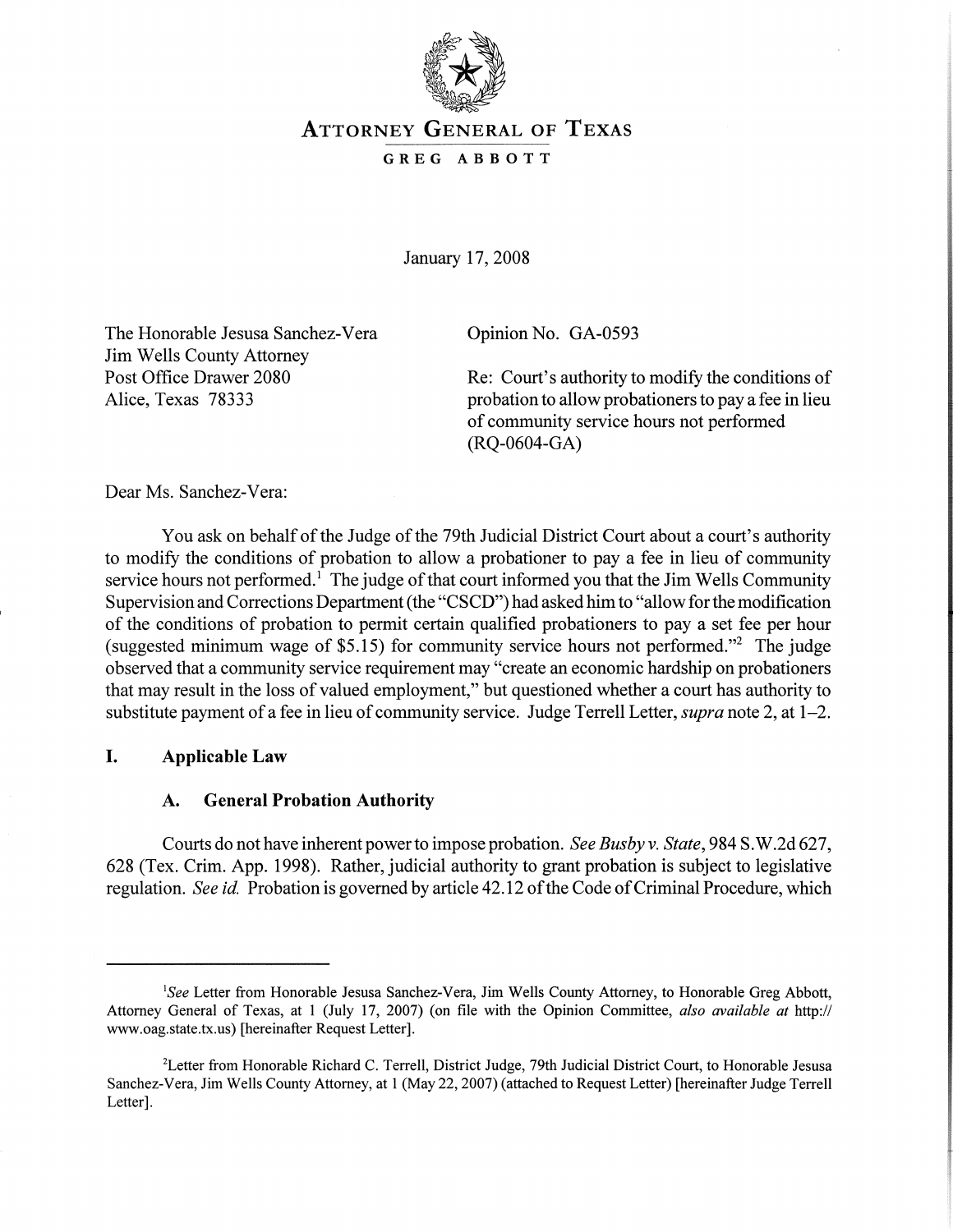uses the term "community supervision" to refer to probation in its various forms. *See* TEX. CODE CRIM. PROC. ANN. art. 42.12, § 2(2)(Vernon Supp. 2007).3

Courts generally have broad discretion over the conditions of probation. *See id.* § 1 ("It is the purpose of this article to place wholly within the state courts the responsibility for determining ... the conditions of' probation). Accordingly, section 11(a) provides that the proper court has discretion to "impose *any reasonable* condition that is designed to protect or restore the community, protect or restore the victim, or punish, rehabilitate, or reform the defendant." *Id.* § 11(a) (emphasis added). Section 11(a) lists conditions of probation that a court may impose in a particular case. *Id.* While the list of conditions is nonexclusive and the court's discretion to impose conditions is generally broad, some of section 11(a)'s "enumerated conditions actually may be understood as limitations on the court's authority to impose conditions of those types." *Kesaria v. State*, 189 S.W.3d 279, 283 (Tex. Crim. App. 2006).

A court's discretion to modify conditions is also generally broad. *Ex parte Alakayi, 102* S.W.3d  $426$ ,  $431$  (Tex. App.—Houston [14th Dist.] 2003, pet. ref'd). A court "may, at any time, during the period of [probation] alter or modify the conditions" of probation. TEX. CODE CRIM. PROC. ANN. art. 42.12, § 11(a) (Vernon Supp. 2007).<sup>4</sup> And "after the defendant has satisfactorily completed one-third of the original [probation] period or two years of [probation], whichever is less, the period of [probation] may be reduced or terminated by the judge." *Id.*,  $\S 20(a)$ .<sup>5</sup>

<sup>4</sup>The court may grant a probation officer authority to modify conditions of probation "for the limited purpose" of transferring the defendant to different programs within the community supervision continuum of programs and sanctions." TEX. CODE CRIM. PROC. ANN. art. 42.12, § 10(d) (Vernon Supp. 2007).

<sup>5</sup>For defendants initially placed on probation on or after September 1, 2007, the court is required to consider reducing or terminating the period of probation:

<sup>&</sup>lt;sup>3</sup>In *Holcomb* v. *State*, the court observed that the interchangeable use of the terms "probation" and "community supervision" is widely accepted. *See Holcomb v. State*, 146 S.W.3d 723, 733 n.7 (Tex. App.—Austin 2004, no pet.). The court further explained that community service under article 42.12 includes constitutionally derived probation as well as deferred adjudication probation. *See id* at 733 & n.8 (citing TEX. CONST. art. IV, § lIA). *See generally* 43A GEORGE E. DIX & ROBERT O. DAWSON, TEXAS PRACTICE: CRIMINAL PRACTICE AND PROCEDURE § 39.01 (2d ed. West 2001).

On completion of one-half of the original community supervision period or two years of community supervision, whichever is more, the judge shall review the defendant's record and consider whether to reduce or terminate the period of community supervision, unless the defendant is delinquent in paying required restitution, fines, costs, or fees that the defendant has the ability to pay or the defendant has not completed court-ordered counseling or treatment.... If the judge determines that the defendant has failed to satisfactorily fulfill the conditions of community supervision, the judge shall advise the defendant in writing of the requirements for satisfactorily fulfilling those conditions.

*Id.* § 20(a); see Act of May 21, 2007, 80th Leg., R.S., ch. 1205, § 6, 10, 2007 Tex. Gen. Laws 4078, 4080–81 (House Bill 1678 amending section 20(a)).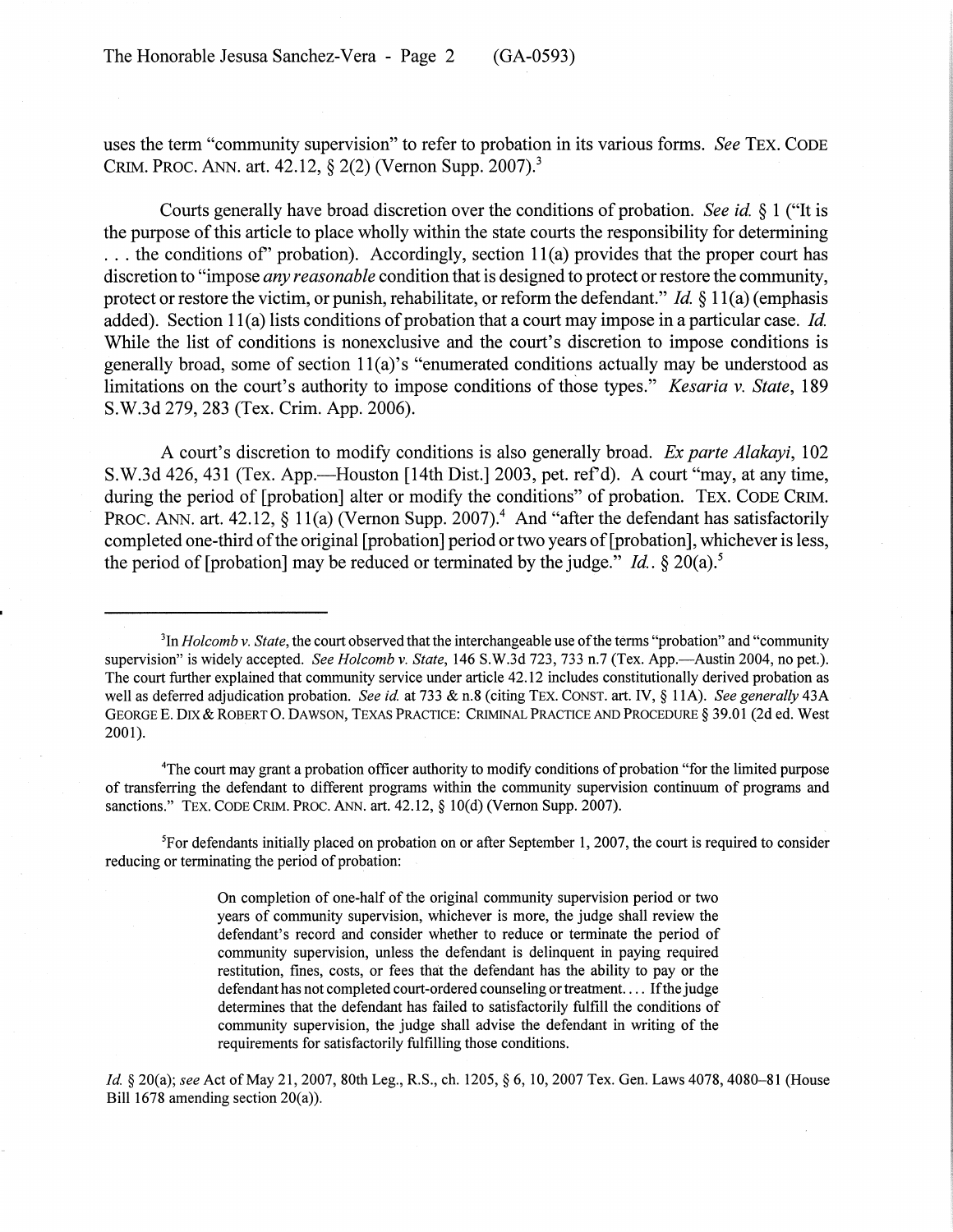#### B. Community Service as a Condition of Probation

Community service is expressly authorized as one of the conditions of probation that a court may impose. *Id.* § 11(a)(10), § 16(a). The main provision concerning community service, section 16(a), was amended by the Eightieth Legislature in 2007 by House Bill 1678 ("House Bill 1678"), but the amendment preserves the prior law for defendants initially placed on probation prior to September 1, 2007.<sup>6</sup> For defendants subject to the prior law, section 16(a) makes performance of community service a mandatory condition of probation unless the court finds and notes in the order that:

> (1) the defendant is physically or mentally incapable of participating in the project;

> (2) participating in the project will work a hardship on the defendant or the defendant's dependents;

> (3) the defendant isto be confined in a substance abuse punishment facility as a condition of community supervision; or

(4) there is other good cause shown.

Act of May 29, 1993, 73d Leg., R.S., ch. 900, § 4.01, sec. 16(a), 1993 Tex. Gen. Laws 3586, 3734-35 (law prior to House Bill 1678's amendment to section 16(a)). The prior law also mandates the minimum and maximum hours of community service imposed according to the classification of the offense and other circumstances. *Id.* sec. 16(b).

For defendants placed on probation on or after September 1, 2007, however, section 16(a) makes community service as a condition of probation largely a discretionary decision of the court, and eliminates the minimum hours of community service a defendant must perform.<sup>7</sup> TEX. CODE CRIM. PROC. ANN. art. 42.12, § 16(a) (Vernon Supp. 2007) (as amended by House Bill 1678). In another bill, the Eightieth Legislature amended article 42.12, section 16 to authorize ajudge to order

*<sup>6</sup>See* Act ofMay 21,2007, 80th Leg., R.S., ch. 1205, §§ 5,10,2007 Tex. Gen. Laws 4078, 4079,4081 (House Bill 1678 amending section 16(a)).

<sup>&</sup>lt;sup>7</sup>See *id.* While House Bill 1678 amended section 16(a) of the Code of Criminal Procedure to provide that a court "may" impose a community service requirement on a probationer instead of "shall," the bill does not address a number of statutes that arguably mandate imposing a community service requirement in specific circumstances. *See, e.g.*, TEX. HEALTH & SAFETY CODE ANN. § 161.253(c) (Vernon 2001) (providing that a court "shall require the defendant to perform eight to 12 hours oftobacco-related community service" in certain circumstances); TEX. Loc. GOV'TCODEANN. § 352.082(d) (Vernon 2005) (requiring community service for offense ofbuming refuse under circumstances described); TEX. TRANSP. CODE ANN. § 521.350(d) (Vernon 2007) (providing that a defendant whose license has been suspended for an offense related to racing a motor vehicle on a public highway or street "shall be required by the court in which the person was convicted to perform at least 10 hours of community service"); *see also Kesaria,* 189 S.W.3d at 284 (noting statutes that require a court to impose certain conditions on persons convicted of certain offenses).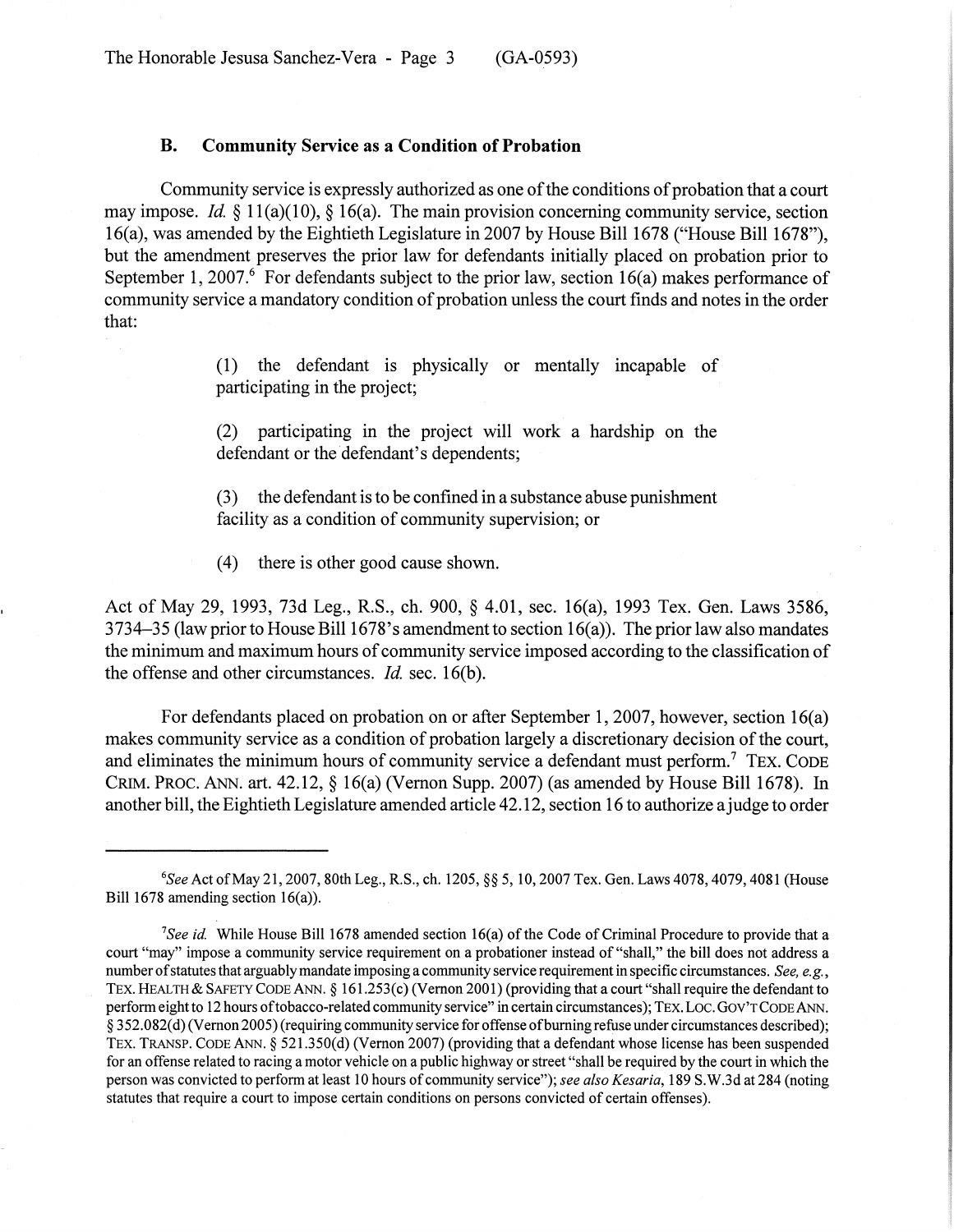The Honorable Jesusa Sanchez-Vera - Page 4 (GA-0593)

a defendant to make a specified donation to a local food bank or food pantry in lieu of community service, applicable without regard to when a defendant was initially placed on probation. *Id.* § 16(f).<sup>8</sup>

#### C. Monetary Payment as a Condition of Probation

Section  $11(a)$ 's nonexclusive list of basic conditions of probation includes conditions which, if imposed, require a probationer to make specified payments, such as the payment of fines and court costs, reimbursement of appointed counsel costs, or the payment to a crime stoppers organization. *See, e.g., id.* § II(a)(8), (11), (21). But section II(b) limits a court's discretion to order a payment as a condition of community supervision:

> A judge may not order a defendant to make any payments as a term or condition of community supervision, except for fines, court costs, restitution to the victim, and other conditions related personally to the rehabilitation of the defendant or otherwise expressly authorized by law. The court shall consider the ability of the defendant to make payments in ordering the defendant to make payments under this article.

*Id.* § 11(b).

# II. Analysis

As noted above, section 16(f) of article 42.12 authorizes a judge to order as a condition of probation that a defendant make a specified donation to a local food bank or food pantry in lieu of community service. *Id.* § 16(f). No other statute expressly authorizes a court to substitute a monetary payment requirement in lieu of community service, such as a requirement of a fee payment for CSCD purposes. But in light of the court's broad authority to modify conditions of probation, we consider separately (1) whether a court may modify the conditions of probation to eliminate a community service requirement, and (2) whether a court may modify the conditions of probation to require the defendant to make a payment.

## A. Authority to Eliminate Community Service from the Conditions of Probation

As a result of the 2007 amendment to section  $16(a)$ , a court's discretion to modify the conditions of probation to eliminate community service depends in part on when the defendant was initially placed on probation. For a defendant placed on probation prior to September 1, 2007, the performance of community service for a minimum number of hours is generally a mandatory condition of probation.<sup>9</sup> But a court has authority to modify conditions of probation at any time. *Id.* 

<sup>&</sup>lt;sup>8</sup> Act of May 28, 2007, 80th Leg., R.S., ch. 1308, § 8, 2007 Tex. Gen. Laws 4395, 4398 (Senate Bill 909 adding section  $16(f)$ ).

<sup>9</sup>S*ee* Act ofMay 29,1993, 73d Leg., R.S., ch. 900, § 4.01, sec. 16(a), 1993 Tex. Gen. Laws 3586,3734-35 (prior version of section  $16(a)$ ).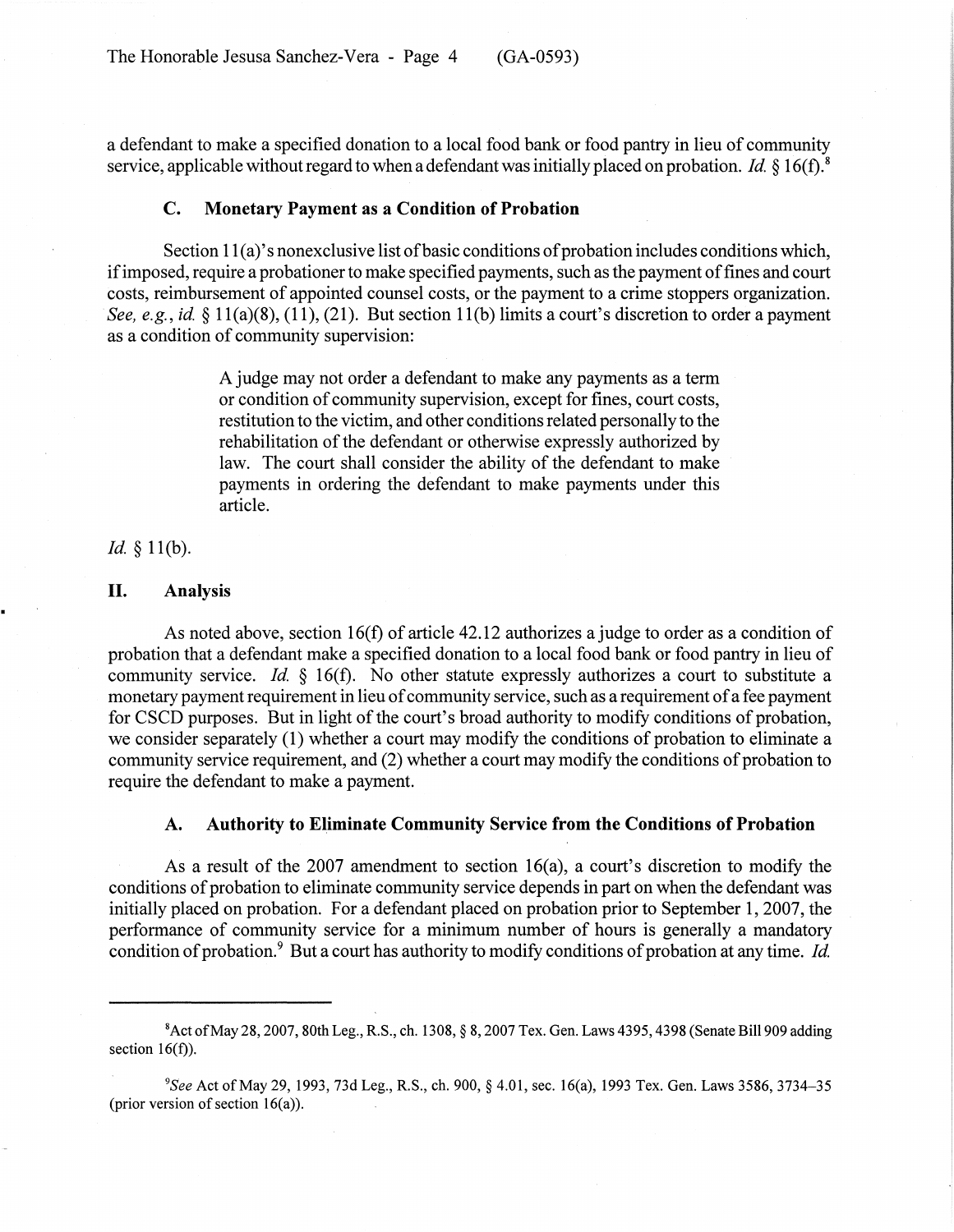$\S 10(a)$ . If a court initially orders a defendant to participate in a community service program but later determines that the defendant qualifies for one of the exceptions to mandatory probation, such as incapacity, hardship, or other "good cause," a court may exercise its discretion to eliminate a community service requirement from the conditions of probation. *See id.* §§ 10(a), 16(a). If a court originally ordered a defendant to perform hours of community service in excess of the minimum required by statute, a court may later exercise its discretion to modify conditions of probation and relieve the defendant ofthe obligation to perform hours above the minimum. *See id.* §§ 10(a), 16(b). And under appropriate circumstances, a court may reduce the *period* of probation or terminate it altogether. *See id.* § 20(a). But that statute does not authorize a court to selectively eliminate the mandatory minimum hours of community service specified by statute.

For a defendant placed on probation on or after September 1, 2007, however, a court has discretion generally to decide whether to impose community service in the initial conditions of probation. *Id.*  $\S$  16(a). For defendants subject to the current version of section 16(a), a court generally has discretion to modify the conditions of probation to eliminate a community service requirement. *See id.* §§ 11(a), 16(a). Thus, whether a court's authority to modify the conditions of probation under section 11(a) would allow a court to eliminate a community service requirement depends on the particular facts and circumstances and the version of section  $16(a)$  applicable to the defendant.

#### B. Authority to Impose Payment

Next, we consider whether a court may modify the conditions of probation to include a requirement that the defendant make a monetary payment. The court's authority to modify conditions under section  $11(a)$  is subject to section  $11(b)$ , which limits the kinds of monetary payment requirements that a court may include in the conditions of probation. *See id.* § 11(a)–(b); *see also Busby,* 984 S.W.2d at 629-30 (holding that "[s]ubsection 11(b) acts as a limitation on the conditions that are authorized by subsection 11(a)"); *Martin* v. *State,* 874 S.W.2d 674, 677 (Tex. Crim. App. 1994) (observing that section  $11(a)$  contains a broad grant of authority but section  $11(b)$ "imposes limitations on the types of payments that can be ordered as a condition of probation"). Although you have not specified the nature of the "fee payment" you envision, under section  $11(b)$ a court may not order payment as a condition of probation unless it constitutes a fine, court costs, restitution to the victim, a condition related personally to the rehabilitation of the defendant, or a condition otherwise expressly authorized by law. *See* Request Letter, *supra* note 1, at 1; *see also* TEX. CODE CRIM. PROC. ANN. art. 42.12, § 11(b) (Vernon Supp. 2007). Thus, we will make some general observations about the kinds of payments that section 11(b) allows.

Section 22 specifically addresses a court's authority to modify conditions of probation by increasing the fine. After a hearing under section 21, a court may impose as an additional condition of probation an increase in the defendant's fine, up to a total fine that does not exceed the maximum fine for the offense for which the defendant was sentenced. *See* TEX. CODE CRIM. PROC. ANN. art.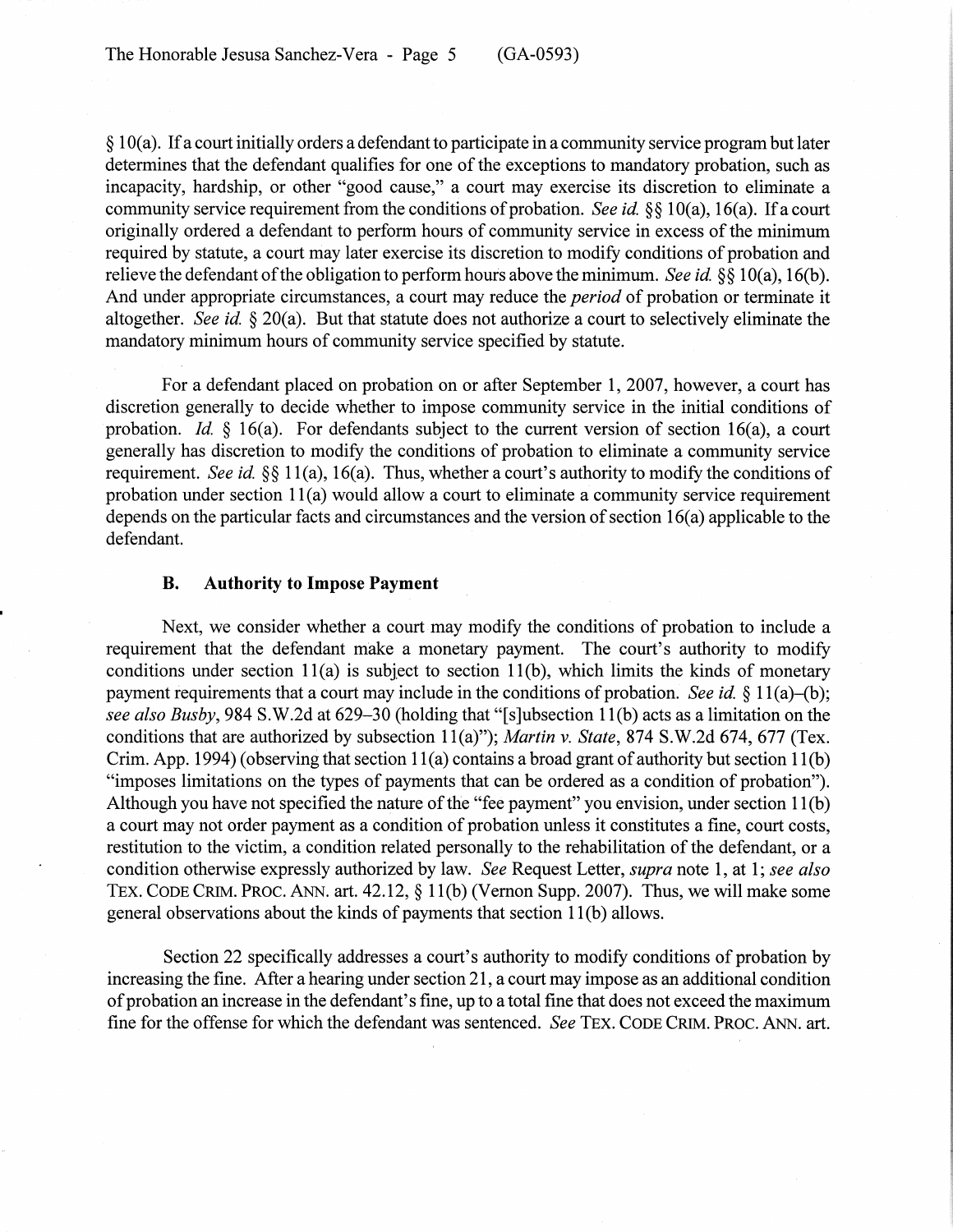42.12, § 22(a)(3), (d) (Vernon Supp. 2007).<sup>10</sup> The increase is to be used "for the same purposes for which state aid may be used under Chapter 76, Government Code," which governs CSCDs generally. *See id.* § 22(d); *see also* TEX. GOV'T CODE ANN. §§ 76.001-.018 (Vernon 2005 & Supp. 2006) (chapter 76).

A condition requiring a defendant to pay "court costs" under section 11 (b) is limited to costs expressly authorized by law. *See Busby v. State*, 951 S.W.2d 928, 930 (Tex. App.—Austin 1997) (holding that "the matter of costs in criminal cases is purely statutory" and that a district judge "may") not impose a cost for a service for which a cost is not expressly provided by law"), *aff'd,* 984 S.W.2d 627, 630 (Tex. Crim. App. 1998). And the authority to require payment as "restitution to the victim" is limited to the stated purpose. *See Uresti v. State*, 98 S.W.3d 321, 337 (Tex. App.—Houston [1st] Dist.] 2003, no pet.) (holding that Houston police department was not a "victim" authorized to receive restitution of its investigation expenses).

No court has precisely defined what payments a defendant may be required to pay as "conditions related personally to the rehabilitation of the defendant" under section 11(b). Several ofthe conditions authorized in section 11 would seem to qualify. *See, e.g.,* TEX. CODECRIM. PROC. ANN. art. 42.12, §§ 11(a)(15) (Vernon Supp. 2007) (condition requiring a defendant to participate in substance abuse counseling sessions or treatment services), 11 (i) (condition requiring certain sex offenders to submit to and pay for treatment, specialized supervision, or rehabilitation), 13(d) (condition requiring defendant convicted of DWI offense to participate and pay for a prescribed course of conduct necessary for the rehabilitation of the defendant's drug or alcohol dependence condition). A condition requiring a payment for general purposes of the county or a CSCD likely would not be sustained as a payment "related personally to the rehabilitation of the defendant" under section 11(b). *Id.* § 11(b); *cf. Keith v. State*, 916 S.W.2d 602, 608 (Tex. App.—Amarillo 1996, no pet.) (holding that requirement that defendant convicted of indecency with child pay \$1,000 to Abused Children's Counseling Fund was not authorized under section 11(b)).

<sup>&</sup>lt;sup>10</sup>Section 21 provides for a hearing on warrant for violation of any of the conditions of probation. *See* TEX. CODE CRIM. PROC. ANN. art. 42.12, § 21 (Vernon Supp. 2007).